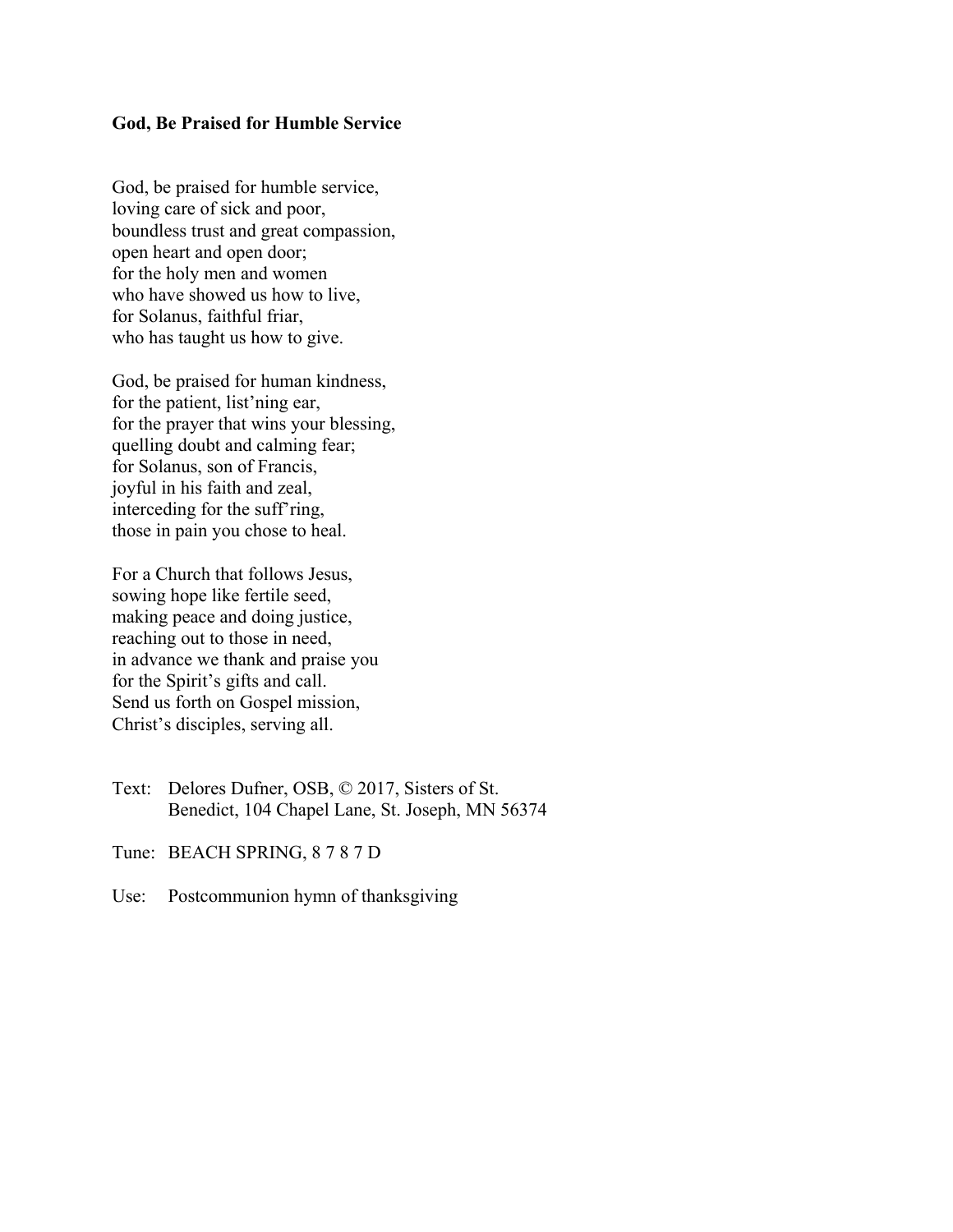#### **July 30**

#### **BLESSED FRANCIS SOLANUS CASEY, PRIEST**

#### Memorial

Bernard Francis Casey was born in Prescott, Wisconsin (USA) on November 25, 1870. At the age of 22, he entered the diocesan seminary of St. Francis de Sales in Milwaukee, then in 1897, he joined the Capuchin Order, in the friary of St. Bonaventure in Detroit and received the name Francis Solanus. On July 24, 1904 he was ordained priest, with the restriction of not hearing confessions or preaching publicly. He spend the years of service between Yonkers, Manhattan, the convent of St. Bonaventure in Detroit, the convents of Brooklyn and Huntington, attracting many people because of the fame of his virtues and the extraordinary graces attributed to his prayers. After several hospital treatments he died in the friary of St. Bonaventure in Detroit, on July 31, 1957. He was beatified on November 18, 2017.

*From the Common of Pastors: For Priests or from the Common of the Holy Men: For Religious.* 

## OFFICE OF READINGS

#### SECOND READING

A reading from the Decree on the Adaptation and Renewal of Religious Life of the Second Vatican Council.

(Perfectae Caritatis nn. 15.12-14)

## *The religious, members of Christ*

Common life, fashioned on the model of the early Church where the body of believers was united in heart and soul, and given new force by the teaching of the Gospel, the sacred liturgy and especially the Eucharist, should continue to be lived in prayer and the communion of the same spirit. As members of Christ living together as brothers, religious should give pride of place in esteem to each other and bear each other's burdens. For the community, a true family gathered together in the name of the Lord by God's love which has flooded the hearts of its members through the Holy Spirit, rejoices because He is present among them. Moreover love sums up the whole law, binds all together in perfect unity and by it we know that we have crossed over from death to life. Furthermore, the unity of the brethren is a visible pledge that Christ will return and a source of great apostolic energy.

The chastity *for the sake of the kingdom of heaven* which religious profess should be counted an outstanding gift of grace. It frees the heart of man in a unique fashion so that it may be more inflamed with love for God and for all men. Thus it not only symbolizes in a singular way the heavenly goods but also the most suitable means by which religious dedicate themselves with undivided heart to the service of God and the works of the apostolate. In this way they recall to the minds of all the faithful that wondrous marriage decreed by God and which is to be fully revealed in the future age in which the Church takes Christ as its only spouse.

Religious, therefore, who are striving faithfully to observe the chastity they have professed must have faith in the words of the Lord, and trusting in God's help not overestimate their own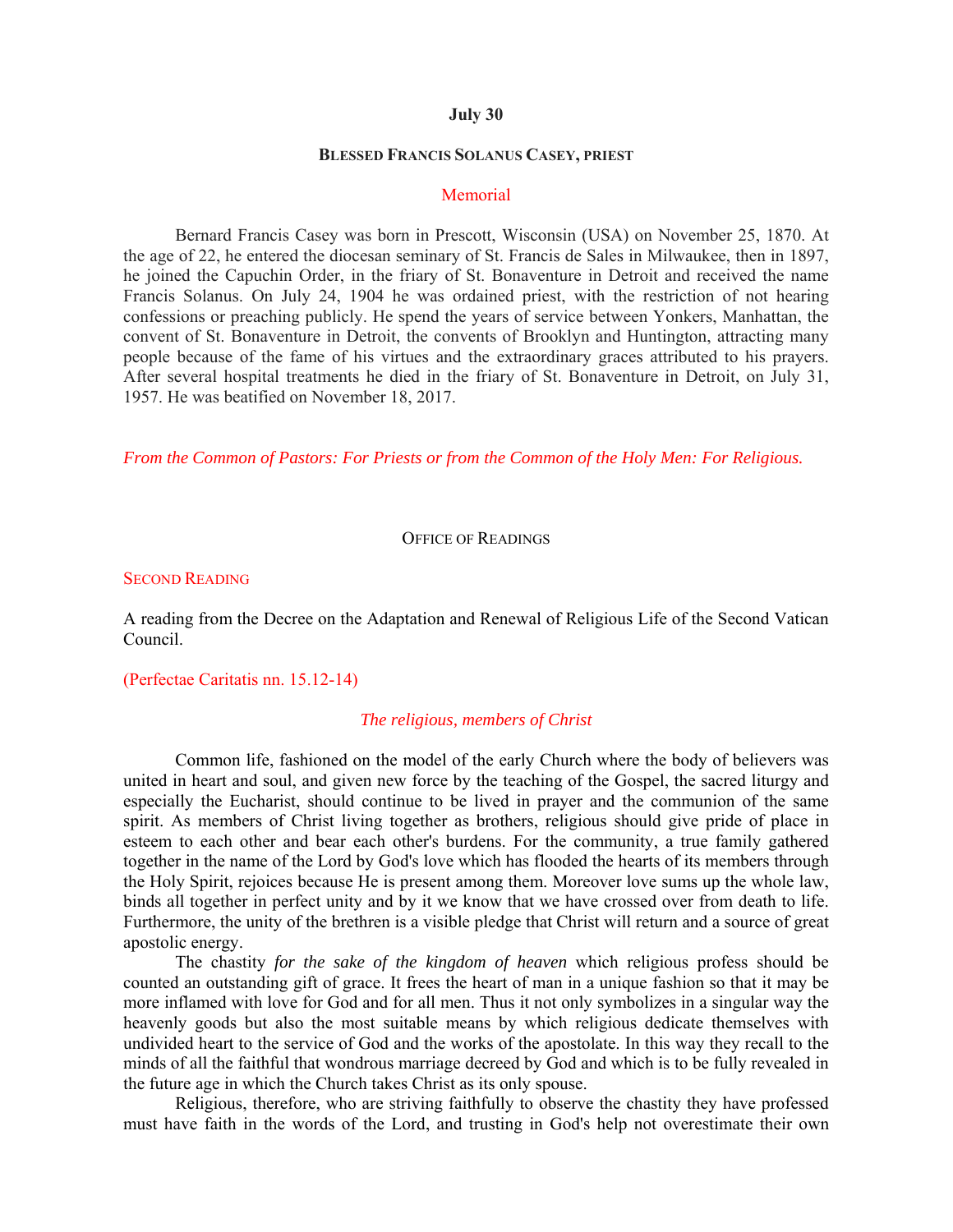strength but practice mortification and custody of the senses. Neither should they neglect the natural means which promote health of mind and body. As a result they will not be influenced by those false doctrines which scorn perfect continence as being impossible or harmful to human development and they will repudiate by a certain spiritual instinct everything which endangers chastity. In addition let all, especially superiors, remember that chastity is guarded more securely when true brotherly love flourishes in the common life of the community.

Religious should diligently practice and if need be express also in new forms that voluntary poverty which is recognized and highly esteemed especially today as an expression of the following of Christ. By it they share in the poverty of Christ who for our sakes became poor, even though He was rich, so that by His poverty we might become rich. With regard to religious poverty it is not enough to use goods in a way subject to the superior's will, but members must be poor both in fact and in spirit, their treasures being in heaven. Religious should consider themselves in their own assignments to be bound by the common law of labor, and while they procure what is required for their sustenance and works, they should banish all undue solicitude and trust themselves to the provident care of their Father in heaven.

In professing obedience, religious offer the full surrender of their own will as a sacrifice of themselves to God and so are united permanently and securely to God's salvific will. After the example of Jesus Christ who came to do the will of the Father and *assuming the nature of a slave* learned obedience in the school of suffering, religious under the motion of the Holy Spirit, subject themselves in faith to their superiors who hold the place of God. Under their guidance they are led to serve all their brothers in Christ, just as Christ himself in obedience to the Father served His brethren and laid down His life as a ransom for many. So they are closely bound to the service of the Church and strive to attain the measure of the full manhood of Christ.

### **RESPONSORY** *Cf. Rom 12, 1-2*

*R*. Offer your bodies as a living sacrifice, holy and pleasing to God, \* your spiritual worship. *V*/. Do not conform yourself to this age but be transformed by the renewal of mind. \* Your spiritual worship.

## **Ant. Ben**. *Ps 107/106, 8-9*

Let them thank the Lord for his mercy, such wondrous deeds for the children of Adam. For he satisfied the thirsty, filled the hungry with good things.

## **PRAYER**

O God, who in your providence conformed Blessed Francis Solanus (Casey) to the image of your Son making him tireless in service to the poor, by his intercession and example, grant also to us the same generosity and joy in giving of ourselves in service to our neighbor. Through our Lord Jesus Christ, your Son, who lives and reigns with you in the unity of the Holy Spirit, one God, for ever and ever.

#### **Ant. Magn**. *Mt 7, 7-8*

Ask and it will be given to you; seek and you will find; knock and the door will be opened to you.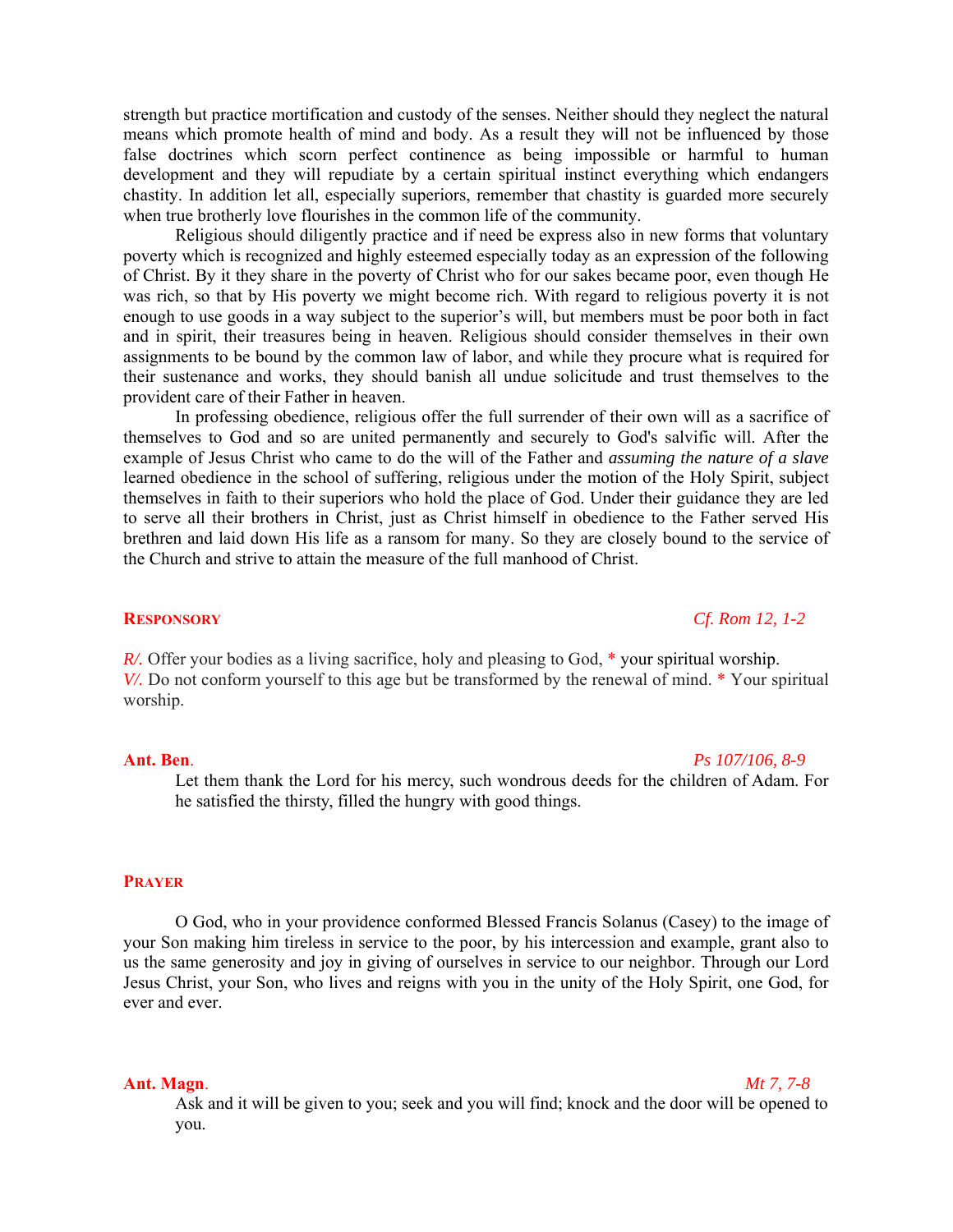### **July 30**

#### **BLESSED SOLANUS CASEY, PRIEST**

#### Memorial

Bernard Francis Casey was born in Prescott, Wisconsin (USA) on November 25, 1870. At the age of 22, he entered the diocesan seminary of St. Francis de Sales in Milwaukee, then in 1897, he joined the Capuchin Order, in the friary of St. Bonaventure in Detroit and received the name Francis Solanus. On July 24, 1904 he was ordained priest, with the restriction of not hearing confessions or preaching publicly. He spend the years of service between Yonkers, Manhattan, the convent of St. Bonaventure in Detroit, the convents of Brooklyn and Huntington, attracting many people because of the fame of his virtues and the extraordinary graces attributed to his prayers. After several hospital treatments he died in the friary of St. Bonaventure in Detroit, on July 31, 1957. He was beatified on November 18, 2017.

*From the Common of Pastors: For Priests or from the Common of the Holy Men: For Religious.* 

## **COLLECT**

O God, who in your providence conformed Blessed Francis Solanus (Casey) to the image of your Son making him tireless in service to the poor, by his intercession and example, grant also to us the same generosity and joy in giving of ourselves in service to our neighbor. Through our Lord Jesus Christ, your Son, who lives and reigns with you in the unity of the Holy Spirit, one God, for ever and ever.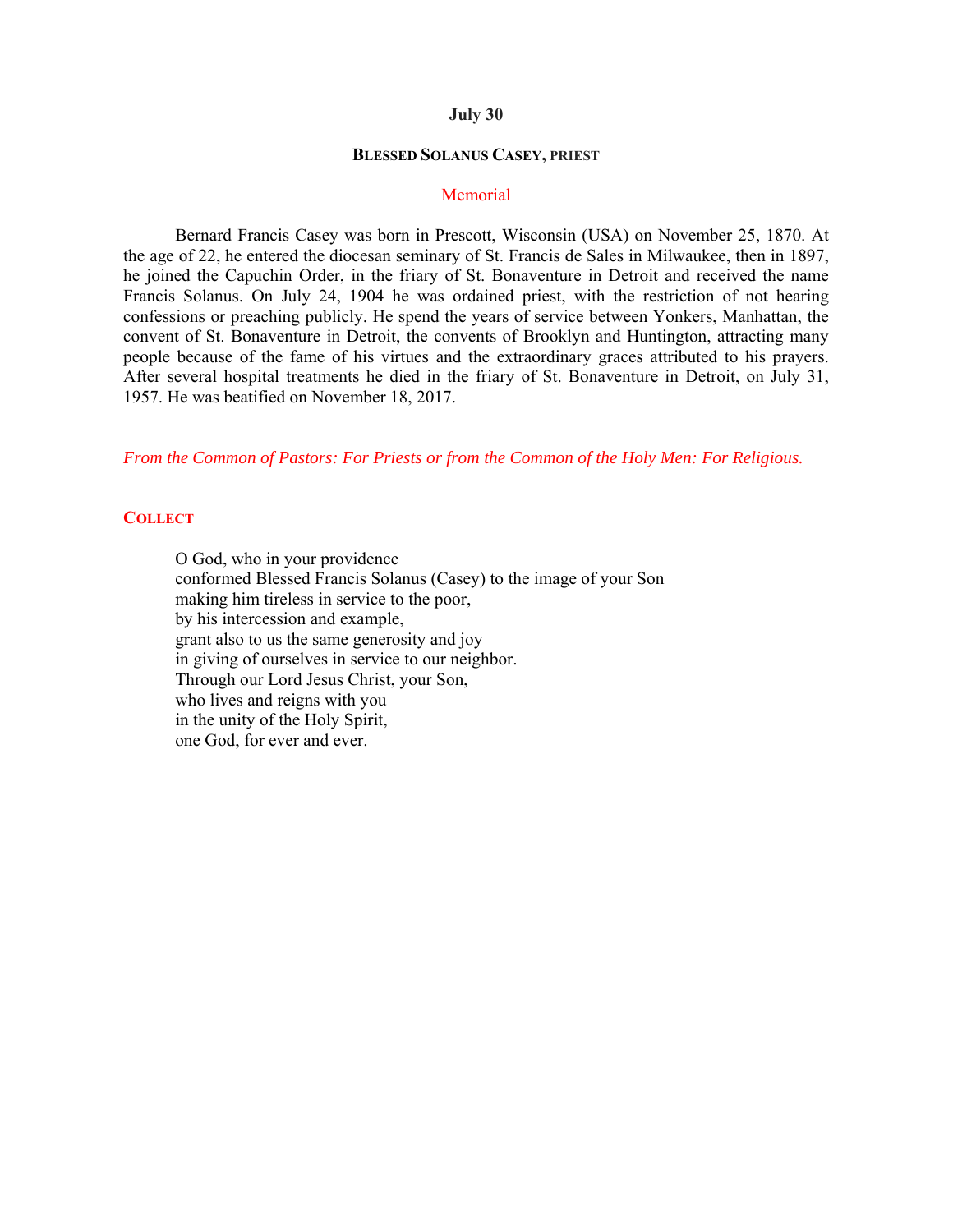#### **30 de de julio**

#### **BEATO FRANCISCO SOLANO CASEY, SACERDOTE**

### Memoria

Bernardo Francisco Casey nació en Prescott, Wisconsin (EE.UU.) el 25 de noviembre de 1870. Entró a los 22 años en el seminario diocesano San Francisco de Sales de Milwaukee; pasó después, en 1897, a los hermanos capuchinos, en el Convento de San Buenaventura en Detroit, donde tomó el nombre de Francisco Solanus. Fue ordenado sacerdote el 24 de julio de 1904, con la cláusula de no confesar y ni predicar en público. Pasó los años de su ministerio en Yonkers, Manhattan, en el Convento de San Buenaventura de Detroit y en los conventos de Brooklyn y Huntington, atrayendo numerosas personas por la fama de sus virtudes y de las gracias extraordinarias atribuidas a sus oraciones. Después de reiteradas hospitalizaciones en el Hospital, murió en el Convento de San Buenaventura de Detroit el 31 de julio de 1957. Fue beatificado el 18 de noviembre de 2017.

De Común de los pastores: para un presbitero o de santos varones: para los religiosos.

### **Oficio de lectura**

#### SEGUNDA LECTURA

Del Decreto *Perféctæ caritátis*, sobre la adecuada renovación de la vida religiosa, del Concilio Vaticano II.

(Núms. 15.13-14)

## *Los religiosos come miembros de Cristo*

La vida de comunidad debe inspirarse en la de la Iglesia primitiva, en la quale el grupo de creyentes tenía un solo corazón y una sola alma. Ha de estar alimentada por la enseñanza, por la sagrada liturgia y, sobre todo, principalmente por la Eucaristía, y ha de perseverar en la oración y en la comunión del mismo espíritu. Los religiosos, como miembros de Cristo, en el trato fraterno deben considerar a los demás como más dignos, llevando unos las cargas de los otros. La comunidad, en efecto, es como una auténtica familia, reunida en nombre de Señor por el amor de Dios derramando en nuetros corazones per el Espíritu Santo. Ella vive y se alegra de la presencia del Señor. El amor es la plenitud de la ley y el vínculo de perfección. Por él sabemos que hemos pasado de la muerte a la vida. Más aún, la unión de los hermanos manifiesta la venida de Cristo y de ella brota un gran dinamismo apostólico.

La castidad *por el Reino de los cielos*, profesada por los religiosos, hay que apreciarla como un don de la gracia. En efecto, libera el corazón del hombre de uma manera singular para que se inflame en más amor a Dios y a todos los hombres. Por eso, esun signo especial de los bienes del cielo y un medio muy apropiado para que los religiosos se dediquen con entusiasmo al servicio de Dios y a las obras de apostólicas. De esta manera evocan ante todos los cristianos aquel maravilloso matrimonio, fundado por Dios y que se ha de manifestar plenamente en el siglo futuro, por el que la Iglesia tiene como único esposo a Cristo.

Es necesario que los religiosos, esforzándose en mantener fieles a su propria vocación, se fíen de la palabra del Señor y, confiandos en la ayuda de Dios, non presuman de sus propias fuerzas y practiquen la mortificación y la guarda de los sentidos. Tampoco han de omitir los medios naturales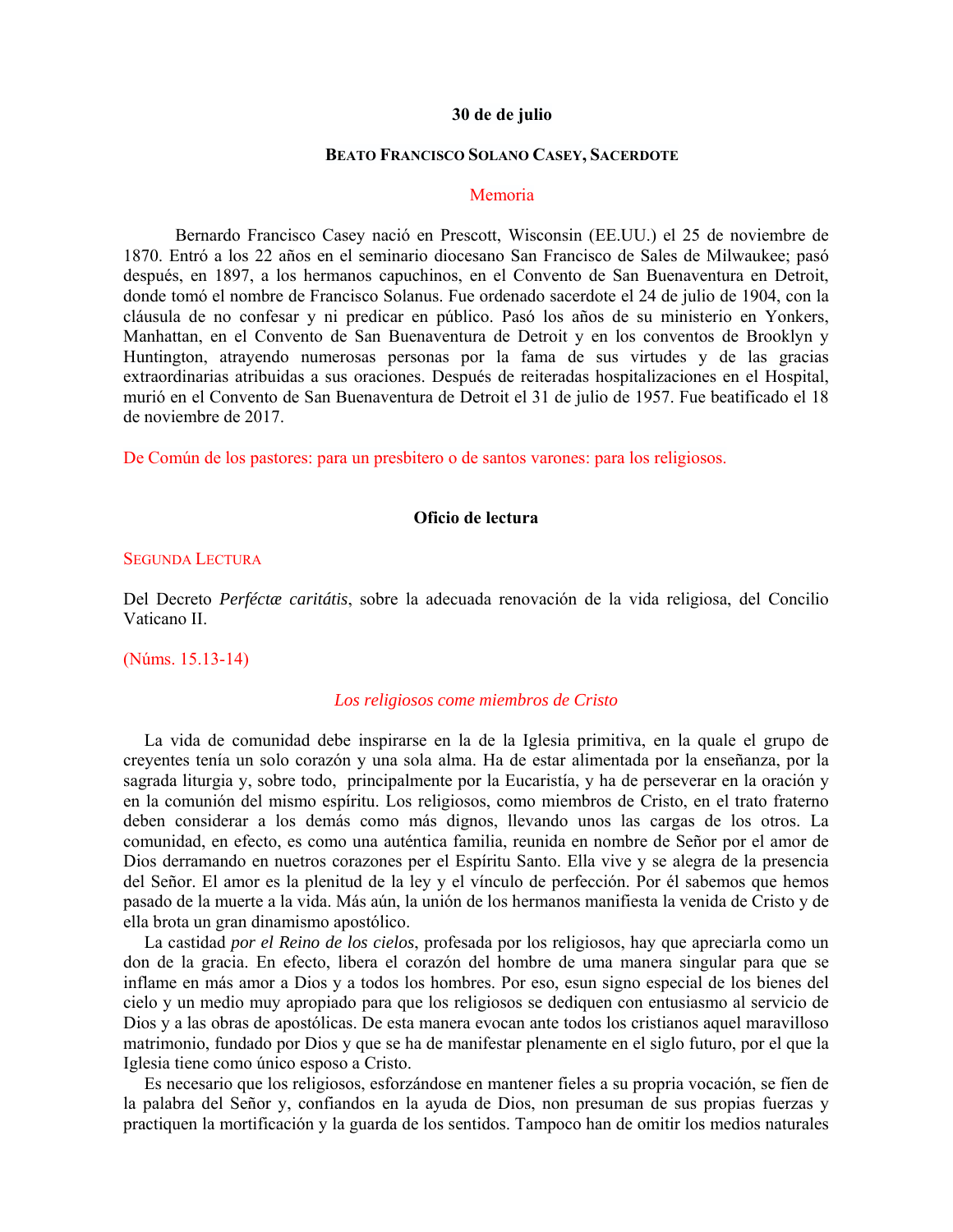que favorecen la salud espiritual ycorporal. De esta manera non se dejará influir por las falsas doctrinas que presentan la castidad perfecta como imposible o contraria al desarrollo del hombre y rechazarán como por instinto espiritual, todo lo que pone en peligro la castidad. Todos deben tener presente, sobre todo los superiores, que la castidad se guarda con más seguridad cuando en la vida de comunidad reina un auténtico amor entre hermanos.

Los religiosos han de cultivar cuidadosamente la pobreza voluntaria para seguir a Cristo, del cual es signo muy apreciado sobre todo en nuestro tiempo. Incluso, si es necesario, han de expresarla en formas nuevas. Por ella participan de la pobreza de Cristo, que, siendo rico, se hizo pobre por nosotros para enriquecernos con su pobreza. En lo que se refiere a la pobreza religiosa, non basta con depender de los superiores en el uso de los bienes. Es necesario que los religiosos sean pobres real y spiritualmente, teniendo su tesoros en el cielo. Cada uno en su tarea ha de sentirse obligado a la ley general del trabajo. Pero, al procurarse así lo necesario para su sustento y sus actividades, han de alejar de sí toda inquietud excesiva y han de tener confianza en la providencia del Padre del cielo.

Los religiosos por la profesión de la obediencia, ofrecen a Dios la entrega total de su voluntad como el sacrificio de sí mismos. Así se unen con más firmeza y facilidad a la volontad salvadora de Dios. Jesucristo vino a hacer la voluntad del Padre y, *tomando condición de esclavo*, aprendió a obedecer con lo que sufrió. Siguiendo su ejemplo, los religiosos, por acción del Espíritu Santo, se someten con fe a los superiores, representantes de Dios, que los dirigen a servir a todos los hermanos en Cristo. También éste, por sumisión al Padre, se puso al servicio de sus hermanos y entregó su vida en rescate por muchos. Así quedan estrechamente ligados al servicio de la Iglesia e intentan llegar a la madurez de la plenitud de Cristo.

# **RESPONSORIO** *Cf. Rom 12, 1-2*

*R/.* Presentad vuestros cuerpos como sacrificio vivo, santo, agradable a Dios; \* éste es vuestro culto espiritual.

*V*/. No os amoldéis a este mundo, sino transformaos por la renovación de la mente. \* Éste es vuestro culto espiritual.

#### **Ant. Ben**. *Ps 107/106, 8-9*

Den gracias al Señor por Su misericordia Y por Sus maravillas para con los hijos de los hombres. Porque El ha saciado al alma sedienta, Y ha llenado de bienes al alma hambrienta.

## **ORACIÓN**

Oh Dios, que en tu providencia configuraste al beato Francisco Solano (Casey) a imagen de tu Hijo para ayudar incansablemente a los pobres, concédenos, por su ejemplo e intercesión, la misma generosidad y alegría para entregarnos al servicio del prójimo. Por nuestro Señor Jesucristo, tu Hijo, que vive y reina contigo en la unidad del Espíritu Santo y es Dios, por los siglos de los siglos.

## **Ant. Magn**. *Mt 7, 7-8*

Pidan, y se les dará; busquen, y hallarán; llamen, y se les abrirá.